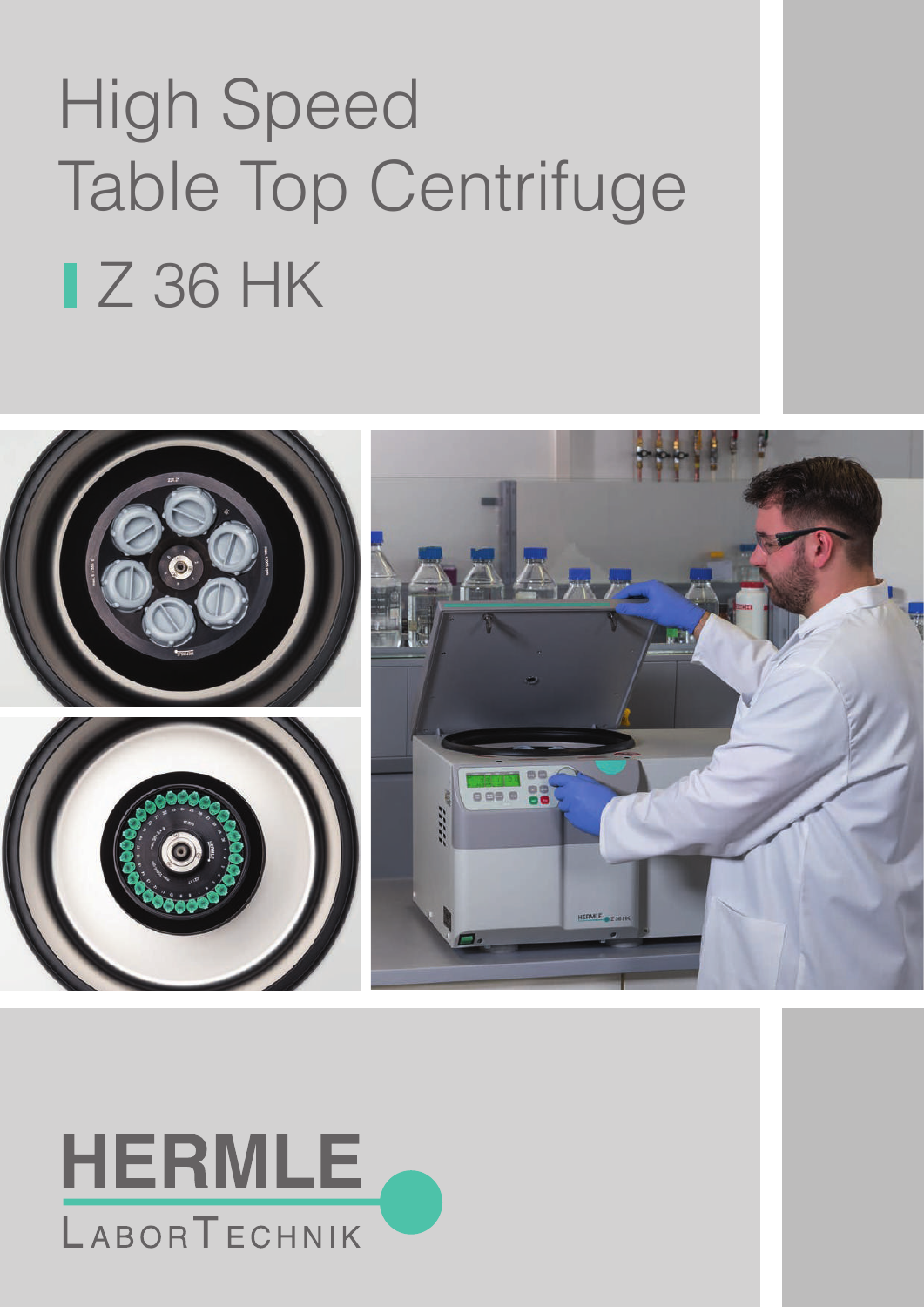## Z 36 HK

The Z 36 HK is the culmination of many years of centrifuge design experience combined with the latest technology. In this centrifuge are high speeds and centrifugal acceleration possible as well as large voluminas and a huge variety of tubes.The Z 36 HK is the most capable centrifuge in this class.

#### **Technical data**

| Max. speed:   | 30,000 rpm                      |  |  |  |  |  |
|---------------|---------------------------------|--|--|--|--|--|
| Max. RCF:     | 65,395 xg                       |  |  |  |  |  |
| Max. volume:  | 6 x 250 ml                      |  |  |  |  |  |
| Speed range:  | 200 - 30,000 rpm                |  |  |  |  |  |
| Running time: | 59 min 50 s $/$ 10 s increments |  |  |  |  |  |
|               | 99 h 59 min / 1 min increments  |  |  |  |  |  |
| Dimensions:   | 71.5 cm x 42 cm x 51 cm (wxhxd) |  |  |  |  |  |
| Weight:       | 91 kg                           |  |  |  |  |  |
|               |                                 |  |  |  |  |  |
| Order No.:    | 302.00 V03 - Z 36 HK            |  |  |  |  |  |
|               | 230 V / 50 - 60 Hz / 1600 W     |  |  |  |  |  |
|               | 302.00 V04 - Z 32 HK            |  |  |  |  |  |

120 V / 50-60 Hz / 1800 W



#### **Specifications**

- $\Box$ Maintenance-free induction drive
- **Microprocessor with large LCD display**
- **Motor driven lid lock**
- $\Box$ Automatic radio-frequency rotor identification system (RFID) with over speed protection, immediately upon rotor insertion
- Active imbalance-identification and -cut off (rotor specific)
- CFC-free refrigeration system
- A large variety of rotors and accessories
- Audible signal at the end of each run with several melody  $\overline{\phantom{a}}$ options
- Noise level under 65 dBA at max. speed
- Manufactured according to international safety regulations, × i.e. IEC 61010
- **Imbalance tolerant drive pin**
- Standstill cooling
- Stainless steel chamber  $\mathbf{r}$



### **Distinct Control Panel**

- Simple one handed operation
- Easy to program with gloves on
- Splash proof digital display
- **Permanent indication of Preset and Actual Values**
- Selection of speed in both rpm and g-force, with increments of 10
- 10 acceleration and 10 deceleration rates with storage of up to 99 runs
- Preselection of the temperature from 20°C to 40°C with 1°C increments
- Temperature selection available in both °C or °F
- **Pre-cooling program option**
- Standstill cooling
- Pre-selection of running time from 10 s to 99 h 59 min or continous
- Storage of up to 99 runs incl. rotor type
- Quick-key for short runs
- Diagnostic program
- $\blacksquare$  Timer: the centrifuge starts at the preselected time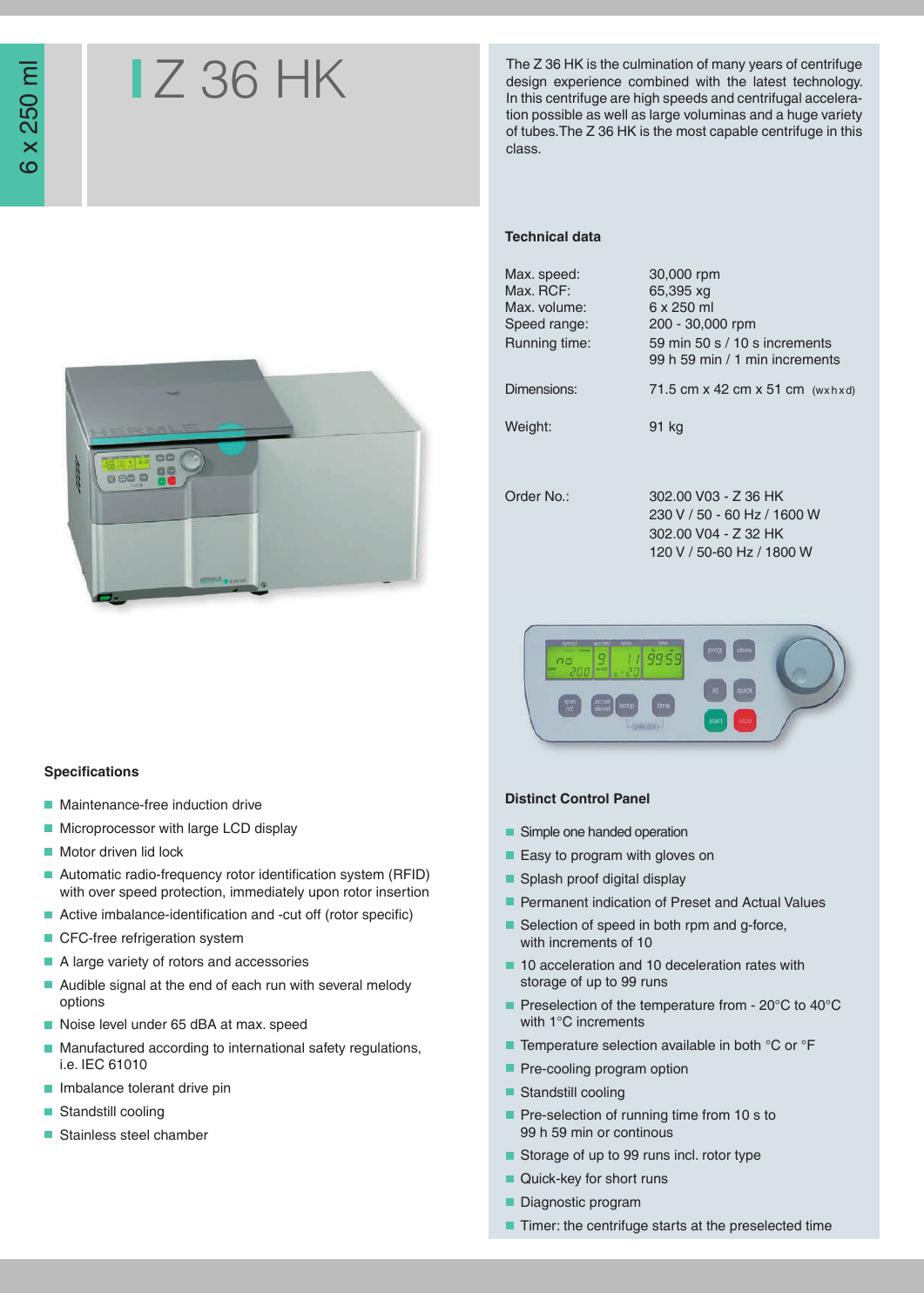### **Accessories Z 36 HK**

### Rotor/Bucket Adapter

### Order No.:

221.15 V20 Swing out rotor 4 place Angle: 0-90°



### 628.100 PC-Screwcap



Acceleration in s: 17/151 Deceleration in s: 21/420 Max. speed: 4,000 rpm Max. RCF: 2,987 xg Max. radius: 16.7 cm Temp. at max. speed: -18°C

| Volume                                                                     | 250 ml                                                                                                                                                    | 100 ml                                                                                                                                   | 50 ml          | 50 ml                                                                             | 50 ml                | 50 ml                                                                                                             | 25 ml                                                   | 25 ml                                                    | 15 <sub>ml</sub> | 15 <sub>ml</sub>                                              |
|----------------------------------------------------------------------------|-----------------------------------------------------------------------------------------------------------------------------------------------------------|------------------------------------------------------------------------------------------------------------------------------------------|----------------|-----------------------------------------------------------------------------------|----------------------|-------------------------------------------------------------------------------------------------------------------|---------------------------------------------------------|----------------------------------------------------------|------------------|---------------------------------------------------------------|
| Tubes Ø in mm                                                              | 62                                                                                                                                                        | 41                                                                                                                                       | 34             | 29                                                                                | 29<br>conical        | 29<br>Rim                                                                                                         | 24.5                                                    | 24.5<br>Rim                                              | 17               | 17<br>conical                                                 |
|                                                                            |                                                                                                                                                           |                                                                                                                                          |                |                                                                                   | $\ddot{\phantom{a}}$ |                                                                                                                   |                                                         |                                                          |                  |                                                               |
| Length min./max. (mm)                                                      | 110/130                                                                                                                                                   | 95/120                                                                                                                                   | 100/120        | 95/120                                                                            | 116                  | 100/120                                                                                                           | 100/120                                                 | 85/100                                                   | 76/115           | 120                                                           |
| Tubes per rotor<br>Radius Correction (cm)                                  | $\overline{4}$<br>0.7                                                                                                                                     | 4<br>0.5                                                                                                                                 | 4<br>0.6       | 12<br>0.1                                                                         | 12<br>0.0            | 8<br>0.6                                                                                                          | 20<br>0.3                                               | 12<br>0.9                                                | 36<br>0.1        | 28<br>0.0                                                     |
| Order No. Tube rack                                                        | 628.000                                                                                                                                                   | 628.001                                                                                                                                  | 628.008        | 628.002                                                                           | 628.005              | 628.006                                                                                                           | 628.003                                                 | 628.010                                                  | 628.004          | 628.007                                                       |
| Volume                                                                     | 15 <sub>ml</sub>                                                                                                                                          | 10 <sub>m</sub>                                                                                                                          | 9 <sub>m</sub> | 5-7 ml                                                                            | $1,8-7$ ml           | 6-10 ml                                                                                                           | $2,6-5$ ml                                              | 4-10 ml                                                  | $1,5-2,0$ ml     |                                                               |
| Tubes Ø in mm                                                              | 17<br>Rim                                                                                                                                                 | 16                                                                                                                                       | 14             | 13                                                                                | 13<br>Vacutainer®    | 16<br>Vacutainer®                                                                                                 | 13<br><b>Sarstedt<sup>®</sup></b>                       | 15<br>Sarstedt®                                          | 11               |                                                               |
|                                                                            |                                                                                                                                                           |                                                                                                                                          |                |                                                                                   |                      |                                                                                                                   |                                                         |                                                          | Ţ                |                                                               |
| Length min./max. (mm)<br>Tubes per rotor                                   | 100/120<br>28                                                                                                                                             | 80/100<br>32                                                                                                                             | 76/115<br>36   | 65/120<br>56                                                                      | 75/100<br>40         | 75/100<br>32                                                                                                      | 65/100<br>40                                            | 75/100<br>32                                             | 38<br>36         |                                                               |
| Radius Correction (cm)                                                     | 0.3                                                                                                                                                       | 0.1                                                                                                                                      | 0.1            | 0.5                                                                               | 0.5                  | 0.1                                                                                                               | 0.5                                                     | 0.1                                                      | 0.8              |                                                               |
| Order No. Tube rack                                                        | 628.011                                                                                                                                                   | 628.012                                                                                                                                  | 628.004        | 628.013                                                                           | 628.014              | 628.015                                                                                                           | 628.014                                                 | 628.015                                                  | 628.016          |                                                               |
| Order No.:<br>221.16 V20                                                   | Acceleration in s: 19/172<br>Deceleration in s: 23/583<br>Max. speed: 4,500 rpm<br>Max. RCF: 2,716 xg<br>Max. radius: 12 cm<br>Max. loading height: 63 mm |                                                                                                                                          |                | Order No.:<br>Tube rack<br>706.000                                                |                      |                                                                                                                   | 48 x 1.5 ml (2.0 ml)<br><b>Reaction Tubes</b>           |                                                          |                  |                                                               |
| Swing out rotor 2 x 3 Microtitreplates<br>Angle: 0-90°                     |                                                                                                                                                           | Max. loading weight: 310 g<br>Temp. at max. speed: $-13^{\circ}$ C                                                                       |                |                                                                                   |                      |                                                                                                                   |                                                         |                                                          |                  |                                                               |
| Order No.:<br>221.19 V20                                                   | Max. Ø: 17 mm                                                                                                                                             | Acceleration in s: 13/105<br>Deceleration in s: 20/649<br>Max. speed: 4,500 rpm<br>Max. RCF: 2,830/2,467 xg<br>Max. radius: 12.5/10.9 cm |                | Order No.:<br>without Adapter<br>without Adapter<br>701.011<br>701.012<br>701.015 |                      | Tube rack<br>1 x 15 ml Glass<br>1 x 15ml conical<br>$1 \times 7$ ml<br>$1 \times 5$ ml (RIA)<br>$1 \times 1.5$ ml |                                                         | $\varnothing$ (mm)<br>17.5<br>17<br>13.5<br>13.5<br>11.0 |                  | Length (min./max.):<br>95/115<br>120<br>95/115<br>70/90<br>42 |
| Angle rotor 30 x 15 ml glass<br>or 20 x 15 ml conical<br>Angle: $35^\circ$ |                                                                                                                                                           | Temp. at max. speed: $-18^{\circ}$ C                                                                                                     |                | 701.018                                                                           |                      |                                                                                                                   | 1 x 9 ml Sarstedt®                                      | 17                                                       |                  | 92/107                                                        |
| Order No.:                                                                 |                                                                                                                                                           | Acceleration in s: 148/695<br>Deceleration in s: 131/2,225                                                                               |                | Order No.:                                                                        |                      | Tube rack                                                                                                         |                                                         | $\varnothing$ (mm)                                       |                  | Length (min./max.):                                           |
| 221.21 V20                                                                 |                                                                                                                                                           | Max. speed: 10,000 rpm                                                                                                                   |                | without Adapter                                                                   |                      | 1 x 250 ml                                                                                                        |                                                         | 62                                                       |                  | 122                                                           |
|                                                                            |                                                                                                                                                           | Max. RCF: 15,650 xg<br>Max. radius: 14.0 cm                                                                                              |                | 713.045<br>713.042                                                                |                      |                                                                                                                   | 1 x 175/225 ml Falcon <sup>®</sup><br>1 x 50 ml conical | 61<br>29                                                 |                  | 118/137<br>116                                                |
|                                                                            | $Max. \varnothing$ : 62 mm                                                                                                                                |                                                                                                                                          |                | /13.030                                                                           |                      | 1 x 50 ml                                                                                                         |                                                         | 29                                                       |                  | 103.                                                          |
|                                                                            |                                                                                                                                                           | Temp. at max. speed: 3°C                                                                                                                 |                | 713.028                                                                           |                      | $2 \times 30$ ml                                                                                                  |                                                         | 26                                                       |                  | 92                                                            |
| Angle rotor 6 x 250 ml                                                     |                                                                                                                                                           |                                                                                                                                          |                | 713.025                                                                           |                      |                                                                                                                   | 4 x 15 ml conical                                       | 17                                                       |                  | 120                                                           |
| Angle: 28°                                                                 |                                                                                                                                                           |                                                                                                                                          |                | 713.020<br>713.015                                                                |                      | $5 \times 10$ ml<br>8 x 1.5 ml                                                                                    |                                                         | 16<br>11                                                 |                  | 80<br>40                                                      |
|                                                                            |                                                                                                                                                           |                                                                                                                                          |                |                                                                                   |                      |                                                                                                                   |                                                         |                                                          |                  |                                                               |
| Order No.:                                                                 |                                                                                                                                                           | Acceleration in s: 74/544                                                                                                                |                | Order No.:                                                                        |                      | Tube rack                                                                                                         |                                                         | $\varnothing$ (mm)                                       |                  | Length (min./max.):                                           |
|                                                                            |                                                                                                                                                           | Deceleration in s: 71/1,477                                                                                                              |                | without Adapter                                                                   |                      | $1 \times 85$ ml                                                                                                  |                                                         | 38                                                       |                  | 113                                                           |
| 221.18 V21                                                                 |                                                                                                                                                           | Max. speed: 13,000 rpm                                                                                                                   |                | 707.003                                                                           |                      | $1 \times 50$ ml                                                                                                  |                                                         | 29                                                       |                  | 105                                                           |
|                                                                            |                                                                                                                                                           | Max. RCF: 21,726 xg<br>Max. radius: 11.5 cm                                                                                              |                | 707.004<br>707.002                                                                |                      | $1 \times 30$ ml                                                                                                  | 1 x 50 ml conical                                       | 29<br>25                                                 |                  | 116<br>90/103                                                 |
|                                                                            | Max. Ø: 38 mm                                                                                                                                             |                                                                                                                                          |                | 707.015                                                                           |                      | $1 \times 16$ ml                                                                                                  |                                                         | 18                                                       |                  | 103/110                                                       |
|                                                                            |                                                                                                                                                           | Temp. at max. speed: 0°C                                                                                                                 |                | 707.000                                                                           |                      | $2 \times 15$ ml                                                                                                  |                                                         | 17                                                       |                  | 95/100                                                        |
| Angle rotor 6 x 85 ml                                                      |                                                                                                                                                           |                                                                                                                                          |                | 707.001                                                                           |                      | $1 \times 15$ ml                                                                                                  |                                                         | 17                                                       |                  | 103/110                                                       |
| Angle: 38°                                                                 |                                                                                                                                                           |                                                                                                                                          |                | 707.014                                                                           |                      |                                                                                                                   | 1 x 15 ml conical                                       | 17                                                       |                  | 120                                                           |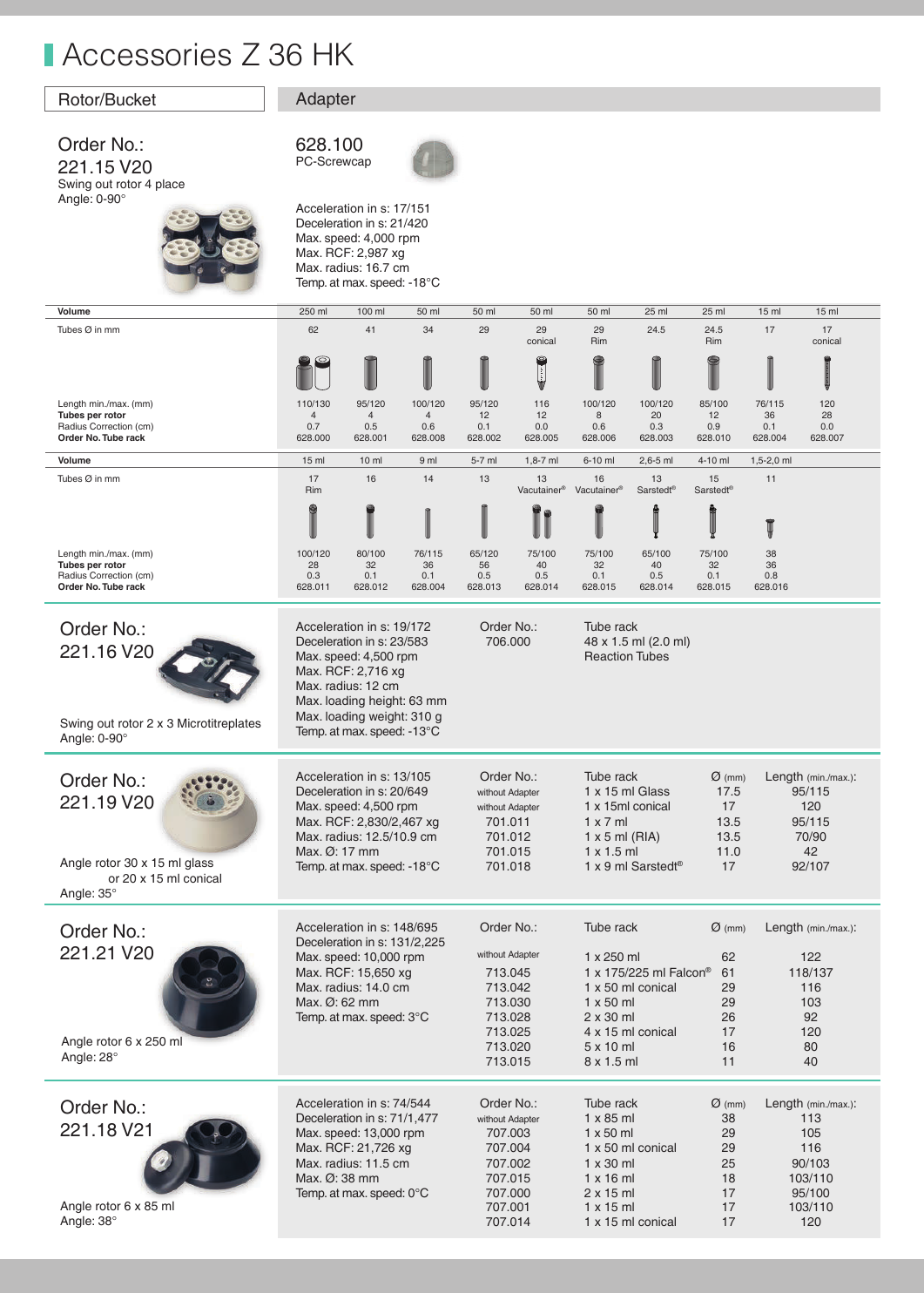### **Accessories Z 36 HK**

| Rotor/Bucket                                                            | Adapter                                                                                                                                                                                  |                                                                                                            |                                                                                                                                                                                                                           |                                                                    |                                                                                                                      |  |  |
|-------------------------------------------------------------------------|------------------------------------------------------------------------------------------------------------------------------------------------------------------------------------------|------------------------------------------------------------------------------------------------------------|---------------------------------------------------------------------------------------------------------------------------------------------------------------------------------------------------------------------------|--------------------------------------------------------------------|----------------------------------------------------------------------------------------------------------------------|--|--|
| Order No.:<br>221.20 V20<br>Angle rotor 4 x 85 ml<br>Angle: $30^\circ$  | Acceleration in s: 123/511<br>Deceleration in s: 84/1,334<br>Max. speed: 20,000 rpm<br>Max. RCF: 41,137 xg<br>Max. radius: 9.2 cm<br>Max. Ø: 38 mm<br>Temp. at max. speed: 17°C          | Order No.:<br>without Adapter<br>707.003<br>707.004<br>707.002<br>707.015<br>707.000<br>707.001<br>707.014 | Tube rack<br>$1 \times 85$ ml<br>$1 \times 50$ ml<br>$1 \times 50$ ml conical*<br>$1 \times 30$ ml<br>$1 \times 16$ ml<br>$2 \times 15$ ml<br>$1 \times 15$ ml<br>$1 \times 15$ ml conical*                               | $\varnothing$ (mm)<br>38<br>29<br>29<br>25<br>18<br>17<br>17<br>17 | Length (min./max.):<br>113<br>105<br>118<br>90/103<br>103/110<br>95/100<br>103/110<br>120<br>*only without rotor lid |  |  |
| Order No.:<br>221.22 V20<br>Angle rotor 6 x 50 ml<br>Angle: 26°         | Acceleration in s: 87/755<br>Deceleration in s: 73/937<br>Max. speed: 21,000 rpm<br>Max. RCF: 41,410 xg<br>Max. radius: 8.4 cm<br>Max. Ø: 29 mm<br>Temp. at max. speed: 8°C              | Order No.:<br>without Adapter<br>708.019<br>708.003<br>708.004<br>708.017                                  | Tube rack<br>$1 \times 50$ ml<br>$1 \times 30$ ml<br>$1 \times 16$ ml<br>$1 \times 15$ ml<br>$1 \times 15$ ml conical*                                                                                                    | $\varnothing$ (mm)<br>29<br>25<br>18<br>17<br>17,5                 | Length (min./max.):<br>95/115<br>92/95<br>100/105<br>100/105<br>116/125<br>*only without rotor lid                   |  |  |
| Order No.:<br>221.28 V20<br>Angle rotor 20 x 10 ml<br>Angle: $30^\circ$ | Acceleration in s: 60/482<br>Deceleration in s: 55/1,021<br>Max. speed: 16,000 rpm<br>Max. RCF 28,045 xg<br>Max. radius: 9.8 cm<br>Max. Ø: 16 mm<br>Temp. at max. speed: 2°C             | Order No.:<br>without Adapter                                                                              | Tube rack<br>$1 \times 10$ ml                                                                                                                                                                                             | $\varnothing$ (mm)<br>16                                           | Length (min./max.):<br>80                                                                                            |  |  |
| Order No.:<br>221.17 V20<br>Angle rotor 30 x 1.5 / 2.0 ml<br>Angle: 45° | Acceleration in s: 70/674<br>Deceleration in s: 78/531<br>Max. speed: 20,000 rpm<br>Max. RCF: 42,032 xg<br>Max. radius: 9.4 cm<br>Max. Ø: 11 mm<br>Temp. at max. speed: 9°C              | Order No.:<br>704.004<br>704.005<br>704.011                                                                | 0.4 ml Tubes ( $\varnothing$ 6 x 50 mm)<br>Adapter Kit (6 Pieces)<br>0.5 ml Tubes ( $\varnothing$ 8 x 32 mm)<br>Adapter Kit (6 Pieces)<br>1.5 ml Adapter for full performance<br>(necessary from 20,000 xg on) (6 Pieces) |                                                                    |                                                                                                                      |  |  |
| Order No.:<br>221.23 V20<br>Angle rotor 12 x 1.5 / 2.0 ml<br>Angle: 40° | Acceleration in s: 45/434<br>Deceleration in s: 69/420<br>Max. speed: 30,000 rpm<br>Max. RCF: 65,395 xg<br>Max. radius: 6.5 cm<br>Max. $\varnothing$ : 11 mm<br>Temp. at max. speed: 6°C | Order No.:<br>704.004<br>704.005<br>704.011                                                                | 0.4 ml Tubes ( $\varnothing$ 6 x 50 mm)<br>Adapter Kit (6 Pieces)<br>0.5 ml Tubes ( $\varnothing$ 8 x 32 mm)<br>Adapter Kit (6 Pieces)<br>1.5 ml Adapter for full performance<br>(necessary from 16,000 xg on) (6 Pieces) |                                                                    |                                                                                                                      |  |  |
| Order No.:<br>221.52 V20                                                | Acceleration in s: 86/740<br>Deceleration in s: 107/1,801<br>Max. speed: 10,500 rpm<br>Max. RCF: 16,022 xg<br>Max. radius: 13 cm<br>Max. ø: 29 mm<br>Temp. at max. speed: -4°C           | Order No.:<br>708.050<br>701.011*<br>701.012*<br>701.015*<br>708.051                                       | Tube rack<br>1 x 15 ml RB<br>1 x 7 m<br>$1 \times 5$ ml<br>$1 \times 1.5/2.0$ ml<br>1 x 15 ml conical                                                                                                                     | $\varnothing$ (mm)<br>17<br>13.5<br>13.5<br>11<br>17               | Length (min./max.):<br>97/123<br>95/115<br>70/90<br>42<br>120                                                        |  |  |

Angle rotor 10 x 50 ml conical Angle: 38°

 **\*only possible with adapter 708.050 or 708.051**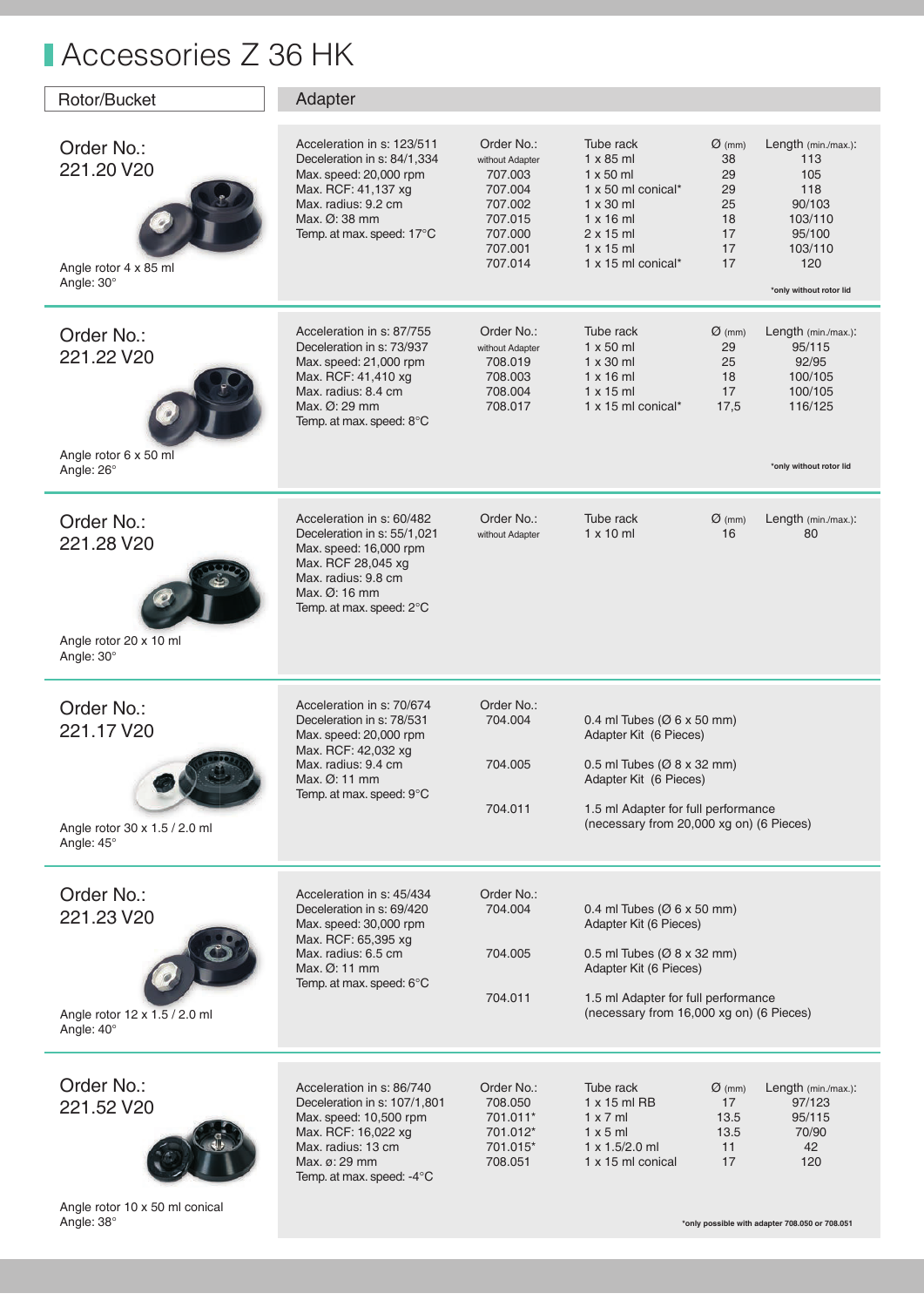### **The Perfect Fit**



### **Easy Handling:**

- $\blacksquare$  The ergonomic control panel is very user-friendly and enables a smooth and swift operation process.
- $\blacksquare$  There is no need to remove surgical gloves, during operation.
- Strictly a HERMLE application, you can store up to 99 different programs.
- $\blacksquare$  For fast centrifugation, there is a quick bottom option. The centrifuge spins, as long as you press the button.
- $\blacksquare$  For re-assurance that your samples are finished, an acoustic signal will sound when the centrifugation is complete (this function can be deactivated).

#### **Safety:**

- The Z 36 HK has an automatic imbalance shut off system
- **There is over speed protection in**corporated for each rotor.
- You can only start the unit when the centrifuge lid is closed.
- $\blacksquare$  In case of operation malfunction, an error code will appear on the display; this helps to indicate the reason for the malfunction and to eliminate it.
- I Its' stable and firm design, made of massive steel, ensures excellent mechanical protection.
- For more safety, the Z 36 HK is equipped with a sturdy, motorized lid lock.

### **Efficient and Versatile:**

- Due to the wide range of adapter and rotor options, the Z 36 HK can hold all common tubes and bottles, up to 250 ml.
- Profit from our "pre-cooling" function, cool down the rotor rapidly to your desired temperature. For this, the centrifuge automatically determines the necessary speed for each individual rotor.
- $\blacksquare$  The powerful motor accelerates in a very short time up to 30,000 rpm, which generates an rcf-value of over 65,000 xg!
- With the timer function, you can program the desired time for the end or start of the centrifugation.